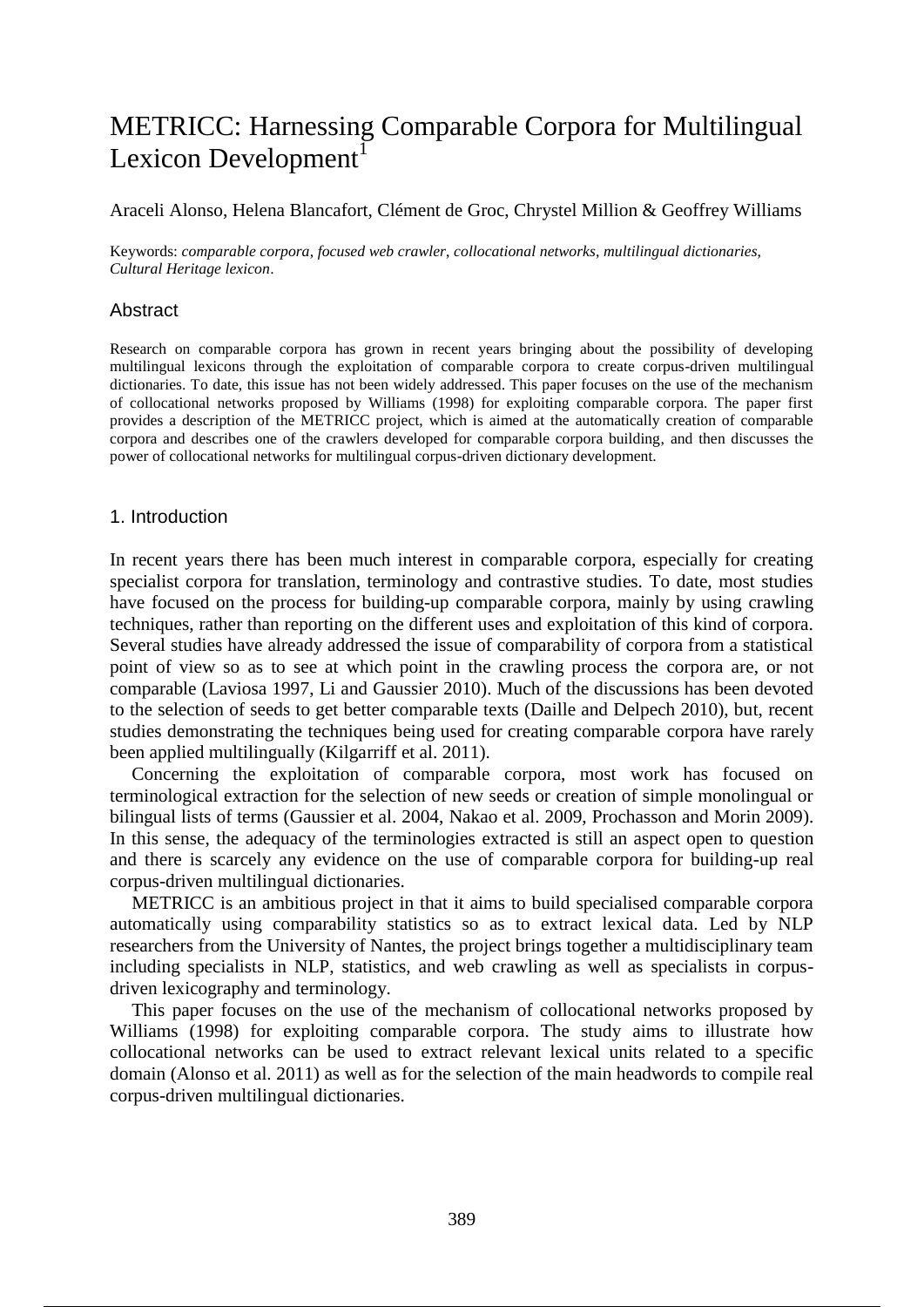## 2. Comparable corpora and multilingual lexicon development

### 2.1. *State of the art*

Manual compilation of monolingual, bilingual or multilingual lexica and terminologies is extremely time-consuming and costly. As a consequence, research on building automatically monolingual and bilingual and, to a lesser extent, multilingual lexical resources has remained ongoing since the 90s and despite major advances is far from being totally satisfactory. Early work mostly focused on the creation of parallel corpus (Chen 1993, Kay and Röscheisen 1993, Melamed 1997). However, parallel corpora and groups of parallel texts with their corresponding translations remain relatively scarce, especially for specialised domains and for language pairs that do not include English. This lack of resources has motivated research into comparable corpora (Fung and McKeown 1997, Fung and Yee 1998, Déjean et al. 2002, Robitaille et al. 2006, Morin et al. 2007, Morin and Prochasson 2011). These are seen as concerning texts that belong to a same topic or domain, but are not translations of each other. Déjean et al. (2002) define comparable corpora as '*deux corpus de deux langues L1 et L2 sont dits comparables s'il existe une sous-partie non négligeable du vocabulaire du corpus de langue L1, respectivement L2, dont la traduction se trouve dans le corpus de la langue L2, respectivement L1'*. By 'non négligeable' the authors mean that we cannot trace a line between parallel and non parallel corpora, they rather represent a continuum. This reinforces the idea of comparable corpora as a useful source for creating translation memories, and bilingual or multilingual terminologies.

With the increasing amount of textual data available on the net, more and more researchers have worked on the compilation of corpora from the web, a technique known as *web as corpus* (Kilgarriff and Greffenstette 2003). To obtain domain-specific data, focused crawlers — also named thematic or topic crawlers — have been developed to gather comparable corpora for a specific domain by giving domain-specific seeds (terms) as input (WebBootCat, Wüska, etc). A topical web crawler harvests comparable corpora from domain-specific Web portals or using query-based crawling technologies with several types of conditional analysis. However, as stated in the introduction, most research to date has centered on the methods and techniques to build comparable corpora, but the exploitation of these corpora has been scarcely addressed.

Concerning the development of lexicographical resources, some recent work has been done on compiling dictionaries from monolingual corpora which may be broaden up to other languages (Haghighi et al. 2008). Techniques for developing bilingual lexicons from parallel corpora have been also studied (Gale and Church 1991, Fung 1995) as well as different methods to extract lexicons from translation memories (Neff and McCord 1990) or from the web (Nazar et al. 2008). However, studies on compilation of real multilingual dictionaries from comparable corpora have hardly been developed (Bourigault et al. 2001, Teubert 2007), and in most cases research has been addressed to the automatic compilation of lists of words and development of automatic extractor of terms without taking into account the potential of a corpus as a source of information to give account of the use of lexical items.

## 2.2. *The Metricc Project*

The aim of the French nationally funded METRICC (Translation Memories, Information Retrieval and Comparable Corpora) project is to exploit the possibilities offered by comparable corpora in three specific industrial applications: translation memories, crosslingual information retrieval and multilingual categorisation. The Project is built around four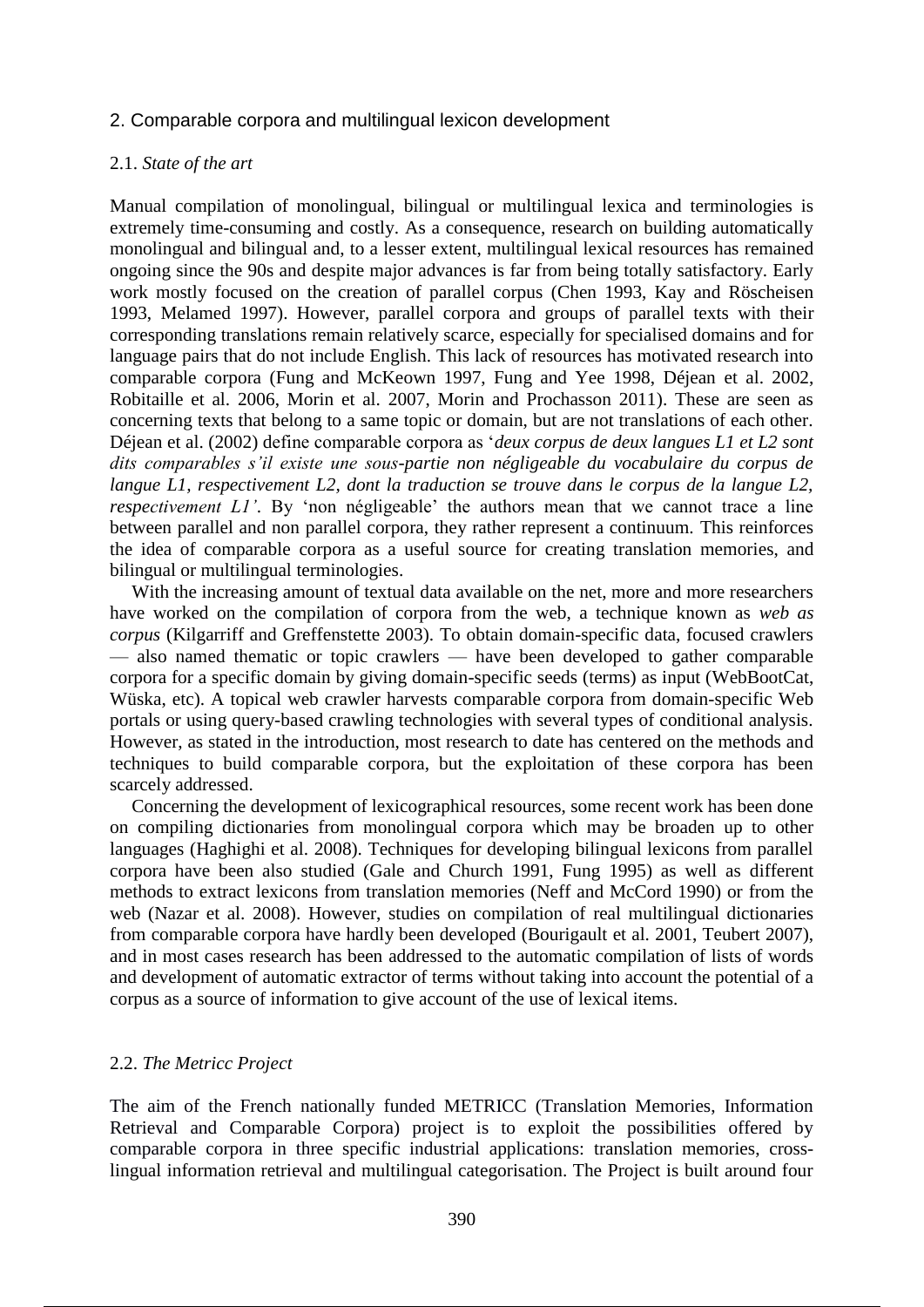main tasks: constructions of comparable corpora, lexicon extraction, application to translation memory, application to cross-lingual information retrieval and multilingual categorisation.

The three year METRICC project, led by the University of Nantes, is financed by the French National Research Agency. Three public laboratories, Lina (*Laboratoire d'Informatique de Nantes Atlantique*), the LIG (*Laboratoire d'Informatique de Grenoble*) and the VALORIA (*Laboratoire de Recherche en Informatique et ses Applications de Vannes et Lorient*), as well as three industrial partners, Lingua et Machina, Sinequa and SYLLABS are participating in the project. At this stage, the main working languages are English and French, though some work is also being developed in other languages such as Japanese or Spanish. More information on the project is available at the website.<sup>2</sup>

The Metricc project is work-in-progress. Most of the research to date has addressed the compilation of comparable corpora. To do this, different crawlers using different techniques have been developed. We are currently assessing the output from these tools, so as to compare the crawlers and the comparable corpora created. Different techniques for improving corpus comparability have also been developed. In relation to lexicon extraction, most of the research has been devoted to the extraction of bilingual lexicons. In this sense, this paper extends the research to the possibility of compiling not only bilingual lexicons, but multilingual ones.

#### 3. Collocational networks for compiling multilingual organic dictionaries

In this study is hypothesised that the mechanism of collocational networks (Williams 1998) may be a potential tool for exploiting the comparable corpus and compile a multilingual lexicon related to Cultural Heritage. The idea of collocational networks is not new and has been put forward and revised for the creation of the *E-Advanced Learner's Dictionary of English Verbs in Science DicSci* (Williams 2006, forthcoming, Williams and Millon 2008a, Alonso et al. 2011). The methodology has also been adopted in other projects (Magnusson and Vanharanta 2003, Järvi et al. 2004, Alonso forthcoming).

Collocational networks are the core element of a methodology, both theoretical and practical in nature, proposed by Williams (1998, 2002) for corpus-driven dictionary building. The mechanism of collocational networks is complemented by that of *collocational resonance* (Williams 2008b, Williams and Millon 2009) and the *Corpus Pattern Analysis* technique developed by Hanks inside his *Theory of Norms and Exploitations* (Hanks 2004, 2006, forthcoming). From a theoretical perspective, collocational networks have been influenced by Sinclair's insights into collocations and the idiom principle (Sinclair 1991), the theory of Lexical Priming proposed by Hoey (2005) and the work on pattern grammar by Hunston and Francis (1999). It also considers Wittgenstein's approach to prototypes (1953), the study on semantic prosody by Louw (1993, 2000|2008), the work on scientific texts by Roe (1977) and the later studies of phraseological aspects of scientific texts developed by Gledhill (2000). A detailed description of the methodology is shown in Williams (1998) and Alonso et al. (2011).

Collocational networks are defined as statistically based chains of collocations, a web of interlocking conceptual clusters realised in the form of words linked through the process of collocation. The idea that collocations "cluster" forming interwoven meaning networks comes from Phillips (1985). Phillips's aim was the study of metastructure within texts and the notion of 'aboutness'. Following this lead, Williams hypothesised that 'the patterns of co-occurrence forming the collocational networks will be unique to any one sublanguage and serve to define the frames of reference within that sublanguage' (Williams 1998: 157). In previous works (Williams 1998, Williams and Millon 2010), it has also been stated that collocational networks not only demonstrate thematic patterns, but they also show the most significant lexical units which out of the analysis of monolingual corpora form the main cognitive nodes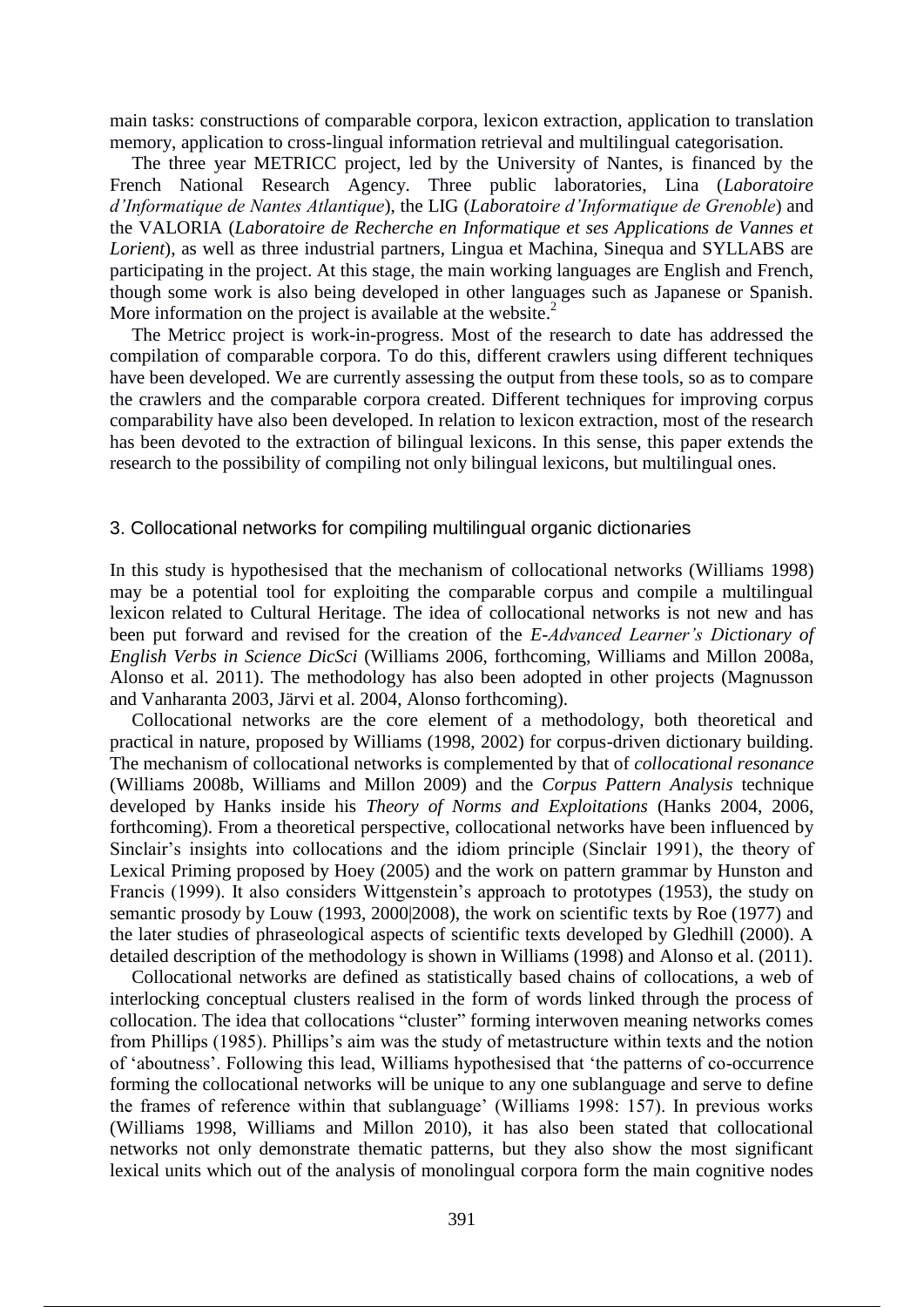of a specific corpus. The studies developed show that these chains of collocations constitute a powerful tool for headword selection.

Collocational networks method grew and was applied for compiling monolingual dictionaries before being adapted more recently to a multilingual environment, principally through a procedure developed during the IntUne project.<sup>3</sup> In both cases, the advantage of networks arises from an analysis of the lexical environment of words rather than just their discrete usage or even remaining within the constraints of a Keyword in Context span of variable width. Collocational networks enable the analyst to look at the immediate environment of a search word, but then link outwards to the wider meaning context enabling the isolation of lexical units in the Sinclairian sense (Williams 2010).

Bilingual dictionaries, particularly those used in NLP applications, tend to be based on lists of equivalents, or near equivalents found by translating and, and possibly verifying in a corpus, from L1 to L2. The lexicons are thus pre-established and the methodology essentially corpus-based. Collocational networks on the other hand are corpus-driven (Tognini-Bonelli 2001). They explore the lexical environment bringing in new words for new contexts, link to a mulilingual crawler, they thus provide a powerful means of building a multilingual lexicon. As has been shown elsewhere (Williams 2002), networks can be used to categorise, and thus organise data conceptually for dictionary building (Alonso et al. 2011, Williams forthcoming). Multilingual networking essentially entrails 'crawling' the two or more corpora from common agreed seed words, the results is this a growing lexicon with comparable categorisations linked to a natural language based ontology. This means that we can not only find equivalents but also see what they mean in context. This contextual meaning is vital as simple surface equivalence can hide important connotive differences between languages that can only be safely linked through lexicographical prototypes (Hanks 1994, 2000) being adapted to a multilingual usage (Williams 2010, Williams et al. 2012).

# 4. Compiling a multilingual lexicon on Cultural Heritage

# 4.1. *Cultural Heritage as an example of domain specificity*

In this study, the comparable corpus created is related to Cultural Heritage, as it is one of the domains considered. The interest on Cultural Heritage derives from previous research developed by one of the research groups involved.<sup>4</sup>

'Cultural heritage' is a concept which has changed through time. At one time, it referred exclusively to the monumental remains of cultures, that is, more in the sense of 'built heritage'. 'Cultural heritage' as a concept has gradually broadened its scope to include new categories such as the intangible, ethnographic or industrial heritage. As defined by UNESCO, 'cultural heritage' is an open concept reflecting living culture as much as that of the past. Taking the definition given by the *Donald Horne Institute for Cultural Heritage*<sup>5</sup> , 'cultural heritage' can be defined as 'the things, places and practices that define who we are as individuals, as communities, as nations or civilisations and as a species. It is that which we want to keep, share and pass on'. As a field, Cultural Heritage has emerged over the past years and can be seen as an open interdisciplinary domain related to conventional disciplines such as history, anthropology, archaeology, architecture, art history, theology, literature, linguistics, among others.

Thus, the complexity for obtaining texts related to this domain and deciding on what it is a specific term related to Cultural Heritage or not to use as seed is greater than in other more easily defined fields as Medicine or Chemistry. Despite the fuzzy boundaries of the domain being a potential disadvantage, they are in reality an advantage in testing the capacity of the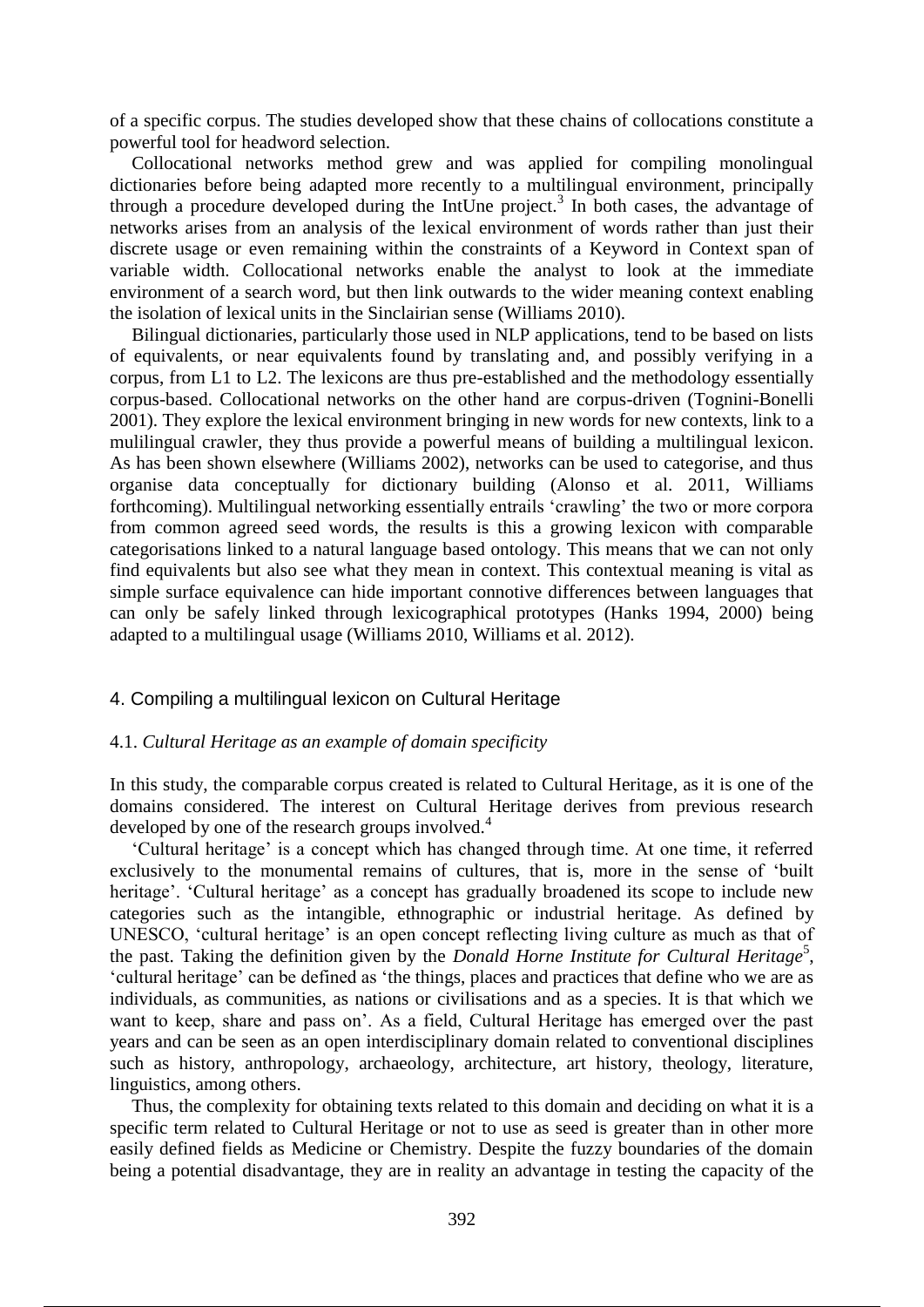techniques developed to create comparable corpora as it involves seeing disciplines as interdisciplinary objects rather than closed well-defined fields of knowledge.

## 4.2. *Creating the comparable corpus on Cultural Heritage by using Babouk*

For the compilation of the corpus on Cultural Heritage, we used the focused crawler Babouk (de Groc 2011), developed by Syllabs in the context of the European financed project TTC (Translation, Terminology and Comparable Corpora). <sup>6</sup> Babouk is a focused web crawler (Chakrabarti et al. 1999) to gather specialised corpora from the web. Babouk's goal is to gather as many relevant webpages as possible on a specialised domain defined by the user by means of seeds.

When crawling with Babouk, a user typically defines a *crawl job* which is a crawling process configured to the user's needs. The crawling process can either start from a set of specific seed terms (domain-specific 'keywords') or seed URLs. Seed terms are usually terms representative of the domain for which the web documents are retrieved. The seed terms are in fact transformed into seed URLs: they are first combined as tuples and submitted as queries to a search engine. The resulting top-ranked URLs are then selected as seed URLs. Once the seed URLs have been chosen or bootstrapped, the crawling process starts. The crawler downloads the first webpage in queue and analyses its relevance given the crawl job's topic. If the webpage is found to be relevant, all of its links are extracted and added to the crawl queue. Otherwise, the webpage is discarded. This process is iterated until a stopping criterion is met or no more relevant documents are found.

The relevance analysis is achieved using a *thematic filter*. The *thematic filter* is composed of a weighted-lexicon-based categoriser built automatically during the first iteration of the crawling process: first, the seeds defined by the user are expanded to a large lexicon using the BootCaT procedure (Baroni and Bernardini 2004). The resulting lexicon is then weighted automatically using a novel *representativity* measure (de Groc et al. 2012). The tool includes the option to visualise and/or download the lexicon. This thematic filter is then used by the categoriser of the crawler. The categoriser allows the crawler to categorise the documents found on the web and uses the thematic filter to compute the relevance of webpages and filter out non relevant documents. Compared to existing focused web crawlers that rely either on machine learning techniques (Chakrabarti et al. 1999) or manually crafted lexicons (Pecina et al. 2011), we believe our approach is an interesting tradeoff that avoids the burden of defining thematic filters manually while providing users with control and understanding of the categorisation process.

While general web crawlers rely on a simple breadth-first search strategy, focused crawlers prioritise their fetch queue in order to download most relevant webpages first (a process called "crawl frontier ordering" in the crawling literature (Cho et al. 1998)). Babouk uses the relevance score of the webpages as given by its categoriser to rank its URLs queue in a way similar to the OPIC criterion (Abiteboul et al. 2003).

Crawling the web is a recursive process that will solely stop when no more relevant documents are found. While this strategy is theoretically sound, the crawl duration might still be very long. This is why Babouk includes several stopping criteria: users can specify the minimum and/or maximum size of the document to be retrieved (number of words or HTML kylobytes size), a maximum crawl depth or even an upper bound time limit. Moreover, a live content-based web-spam filter is applied. Finally, users can limit the crawl to specific domains or file formats (such as Microsoft Office, Open Office, Adobe PDF, or HTML) and apply a blacklist of unwanted URLs or Internet domains.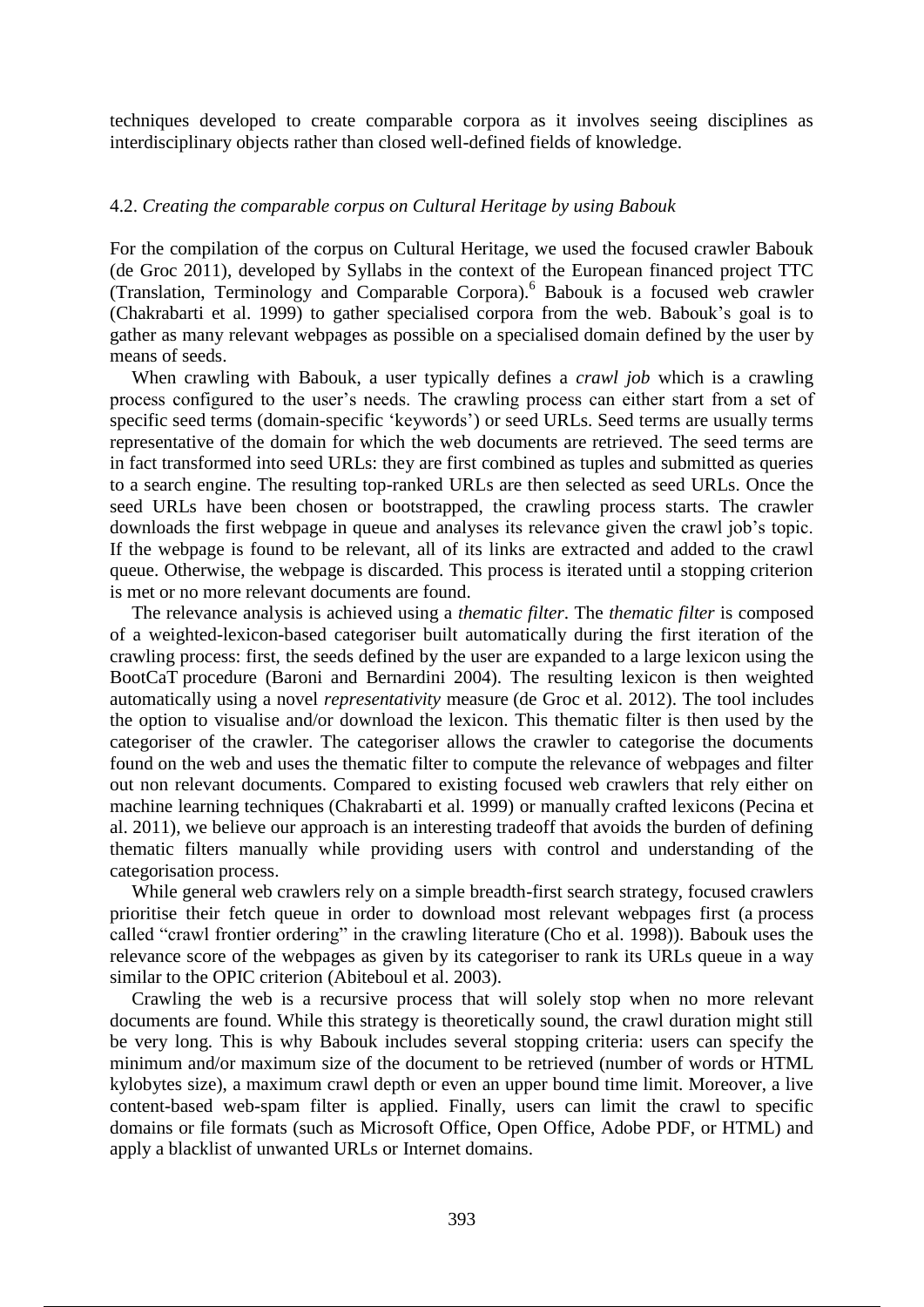Once the crawling process is done, Babouk delivers the set of crawled documents in their original format (html, doc or pdf documents) and two additional files for each retrieve file:

- A Dublin Core<sup>7</sup> metadata file characterising each crawled document retained for the corpus with metadata about the crawled documents including their title, original URL, fetch time and language.
- A text file, containing the plain text extracted from the corresponding web page. If the document was originally an HTML webpage, then all boilerplates and HTML markups are removed using the BodyTextExtraction algorithm (Finn et al. 2011).

One of the unresolved key questions when building comparable corpora is the selection of the corresponding seeds to demarcate a fuzzy domain such as that of Cultural Heritage. Two main options are usually considered: manual selection and lexicographical selection. This is, whether the selection is done manually by the user or by looking-up a dictionary. Both options bring about problems, as is noted by Kilgarriff et al. (2011: 123-124).

In order to select the best seeds to get the most adequate comparable corpora, three different crawls per language were launched with different lists of seeds. In this case, our study is based only on English and French, as the methodology and procedure would be the same in case of more languages:

- The first list consisted of domain-specific terms selected manually by a linguist from a corpus gathered manually from the web about Cultural Heritage. This task was performed separately for each language. – e.g. Sample of the initial seed list in English: *built heritage*, *environment heritage*, *national heritage*, *expenditure on heritage*.
- The second list is a parallel list with a selection of the seeds from the first list and their equivalents. – e.g. Sample of the parallel seed list: *world heritage*-*patrimoine mondial*, *natural heritage*-*patrimoine naturel*, *industrial heritage*-*patrimoine industriel*, *heritage conservation*-*consérvation du patrimoine*.
- The third list was generated automatically from the corpora. For the automatic extraction, an in-house rule-based tool for information extraction was used to extract all simple and complex nouns from the text (de Groc 2011). Results were ranked by frequency and the top-ten resulting nouns were taken into consideration. The procedure was the same for both languages. – e.g. Sample of the weighted seed list: *ancient monuments*, *archaeological sites*, *conservation areas*, *English heritage*, *historic buildings*.

Results obtained from each crawl job revealed that using more seeds did not mean better results. In fact, the crawl job based on the parallel seed list, which contains less seeds than the other two lists, obtained more relevant texts related to Cultural Heritage. As Cultural Heritage is a fuzzy domain, it is necessary to evaluate the different comparable corpora obtained and choose one for the exploitation process. In order to estimate the domain specificity of the three comparable corpora obtained by each of the crawl jobs, a test consisting on an evaluation of the corpus coverage in relation to a reference term list of the domain was run.

For the test, we used the automatic terminological extractor of Syllabs. This pattern-based terminological extractor first selects simple and multi-word term candidates and then ranks them using the relative frequency of a term as suggested by Ahmad et al. (1992). The relative frequency of a term is computed using its frequency of occurrence in the specific as well as in the generic corpus. In this case a general corpus of fifteen million tokens was considered. For the evaluation, we compared the term candidate list obtained automatically for each crawled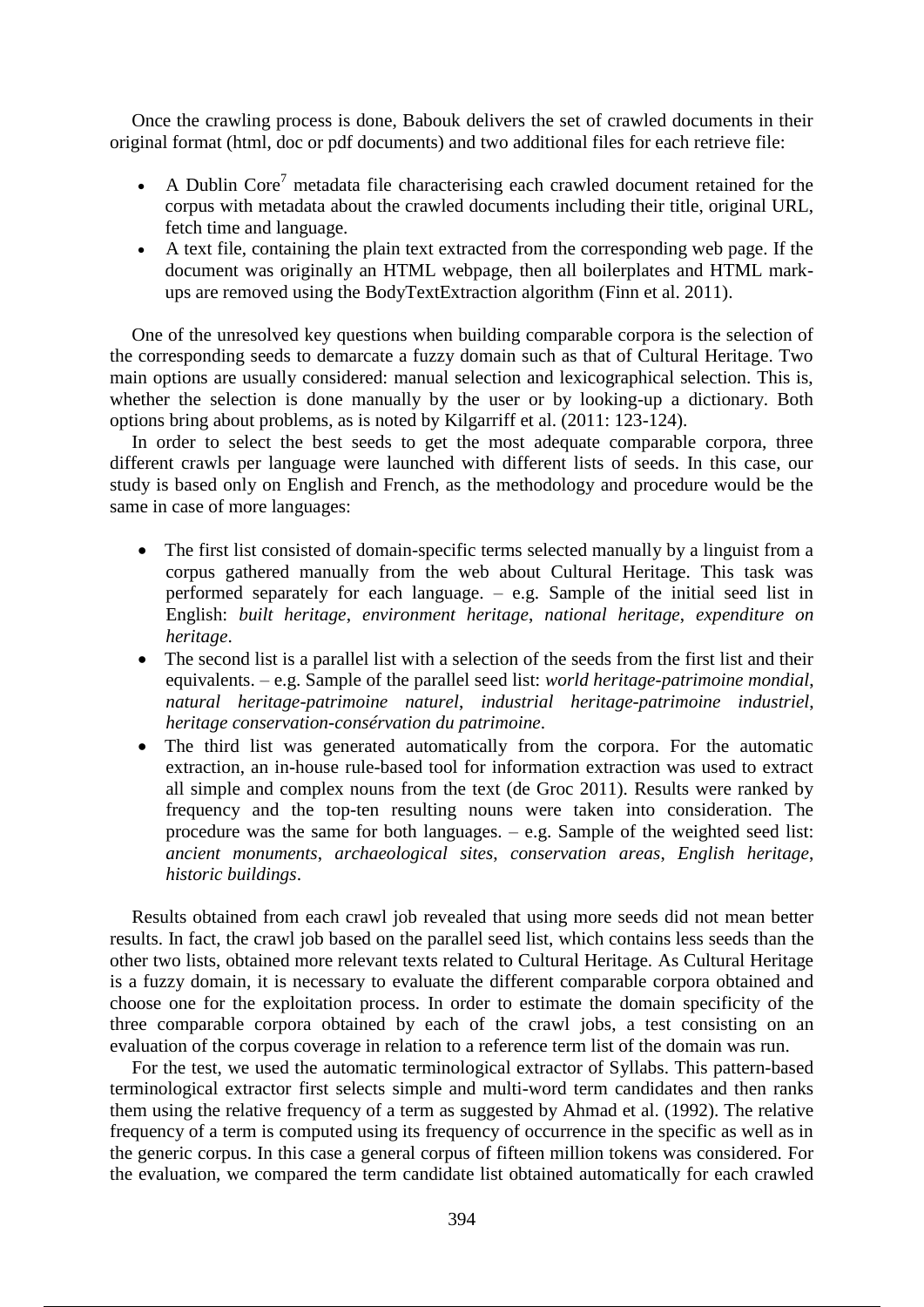corpus to a reference term list in the domain of Cultural Heritage. This reference term list includes 4451 terms and was compiled manually using different resources from the Internet: The Heritage Conservation Glossary<sup>8</sup>, Le Répertoire canadien des lieux patrimoniaux<sup>9</sup>, Le *glossaire vocabulaire du patrimoine*<sup>10</sup> and *Le glossaire du patrimoine culturel immatériel de l'Unesco*. <sup>11</sup> The evaluation script calculates the number of exact matches per lemma and form as well as the approximate matches. The approximate matches are calculated using the Levenshtein distance (Nazarenko and Zargayouna 2009). The results obtained for both languages are similar.

|                                     | <b>Manual Seeds</b> | <b>Parallel Seeds</b> | <b>Weighted Seeds</b> |
|-------------------------------------|---------------------|-----------------------|-----------------------|
| <b>Term list</b>                    | 4451                | 4451                  | 4451                  |
| <b>Output list</b>                  | 39865               | 143204                | 118966                |
| <b>Perfect lemma match</b>          | 932                 | 1167                  | 1123                  |
| <b>Perfect form match</b>           | 637                 | 881                   | 822                   |
| Approximate lemma match             | 269                 | 352                   | 330                   |
| <b>Approximate form match</b>       | 248                 | 320                   | 310                   |
| <b>Perfect lemma and form match</b> | 1569                | 2048                  | 1945                  |
| <b>Perfect and approx match</b>     | 2086                | 2720                  | 2585                  |
| No match                            | 2609                | 2047                  | 2172                  |

**Table 1.** Results of the corpus coverage for French depending on the seed terms used.

For both languages, the crawl job run using the parallel seeds gave a higher recall than crawls using the other seeds. As illustrated in table 1, a higher number of perfect and approximate matches was achieved. As a result, the comparable corpus chosen for the study presented here is the comparable corpus that was crawled using the parallel seeds as input. The resulting corpus in English has a total of 3,071,041 tokens, while the French one contains 3,625,978 tokens.

#### 4.3. *Compiling the multilingual lexicon on Cultural Heritage*

Once the comparable corpora on Cultural Heritage had been created and tested, collocational networks for each of the languages were generated. Even though our main working languages are English, French and Spanish, in this study only English and French are considered. The methodology and procedure explained would be the same in case when adding more languages.

The two corpora were launched in the Word Sketch Engine tool<sup>12</sup> in order to build the collocational networks using specific grammatical relations. In this case, the study is based in one of the most nuclear lexical units related to Cultural Heritage, *heritage* with 24,558 occurrences in the Babouk\_Enparallelseeds Corpus and its correspondent equivalent in French, *patrimoine*, with 21,568 occurrences in the corresponding French corpus.

In the collocational networks shown, the VERB  $+$  NOUN\_object pattern is involved. For the first level of collocations only the ten most significant verbs according to the salience measure in the pattern VERB + *heritage* (or VERB + *patrimoine*) are taken into account (red nodes in the networks). The second level concerns the ten most significant nouns according to the salience measure for each verb of the first level; these nominal nodes are either in green in the network if they are shared by at least two verbs — for example, within the French collocational network, the nominal node *valeur* is shared by four verbs, namely: *sauvegarder*, *préserver*, *protéger*, and *menacer* —, or in grey if not. In Figures 1 and 2, the collocational networks of, respectively, *heritage* and *patrimoine* extracted from the second crawl by using manual parallel seeds are illustrated as an example.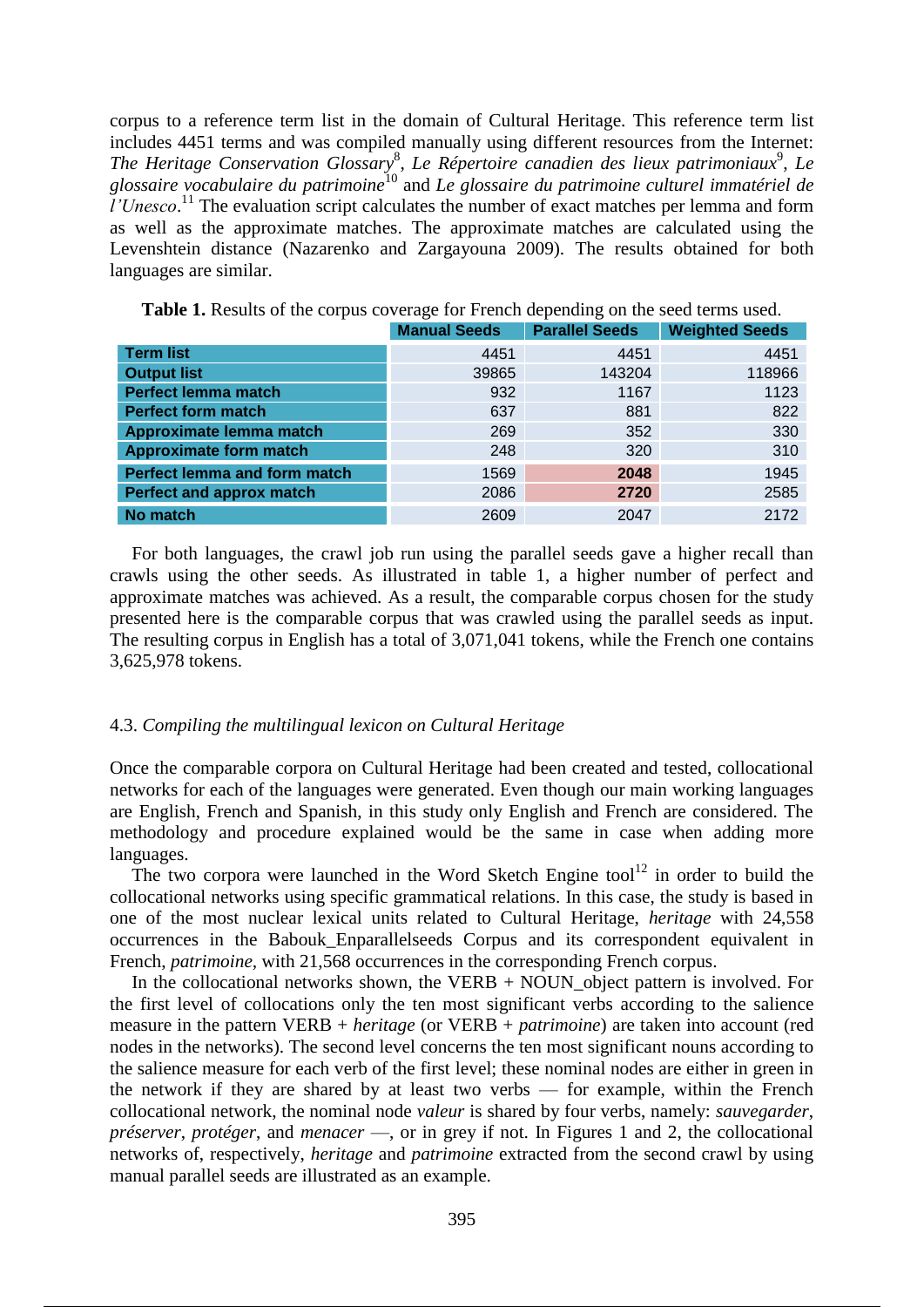

**Figure 1.** First two-level of collocational network of *heritage* from the BaboukEN\_parallelseeds Corpus.

By looking at the collocational network of *heritage* in the BaboukEN\_parallelseeds Corpus the most salient verbal collocates are shown – e.g *build* (230 occurrences), *protect* (108), *safeguard* (44), *preserve* (36), *conserve* (28), *define* (29), *concern* (26), *threaten* (15), *locate*  (15) and *live*  $(14)$ .<sup>13</sup> At the same time, the second level of the collocational network shows other significant nouns which collocate with the verbal collocates – e.g. *area* (93), *integrity*  (12), *resource* (19), which are collocates of the verb *protect*. Furthermore, the collocational network also highlights those nouns which are shared by more than one verb – e.g. *resource* is a collocate both of *protect* and *conserve,* and *property* is shared by *conserve*, *locate*, *protect* and *threaten*. Going even further, collocates also stresses the differences between verbs which may be considered synonyms or partial synonyms. For instance, what it is conserved is a *building* but also a *place*, *flora* or *woodland*, while what is preserved is the *character*, the *beauty*, the *memory*, the *legacy*. *Conserve* seems to be applied to 'Physical objects', 'Locations' or 'Resources' while *preserve* is applied to more 'Abstract' or 'Intangible things'.

The collocational network highlights not only the most frequent lexical units used in Cultural Heritage, but the most salient ones; those lexical units which form cognitive nodes and which bring meaning to the text. It also shows the relations between the units. In addition, the lexicographical analysis allows the grouping of lexical units into conceptual classes.<sup>14</sup> In this case, *heritage* is mainly used with verbs which fulfil the task of PROTECTING – e.g. *protect*, *safeward* – or the task of LOCATING –e.g. *locate*. Conceptual classes help to clarify usage to the user and also to organise the lexicon not only alphabetically, but also onomasiologically.

At this stage, if we need to create not just a lexicon but a complete corpus-driven dictionary with definitions, examples, etc. the methodology proposed for the DicSci and the above mentioned procedure would be applied. That is, the concordances for each of the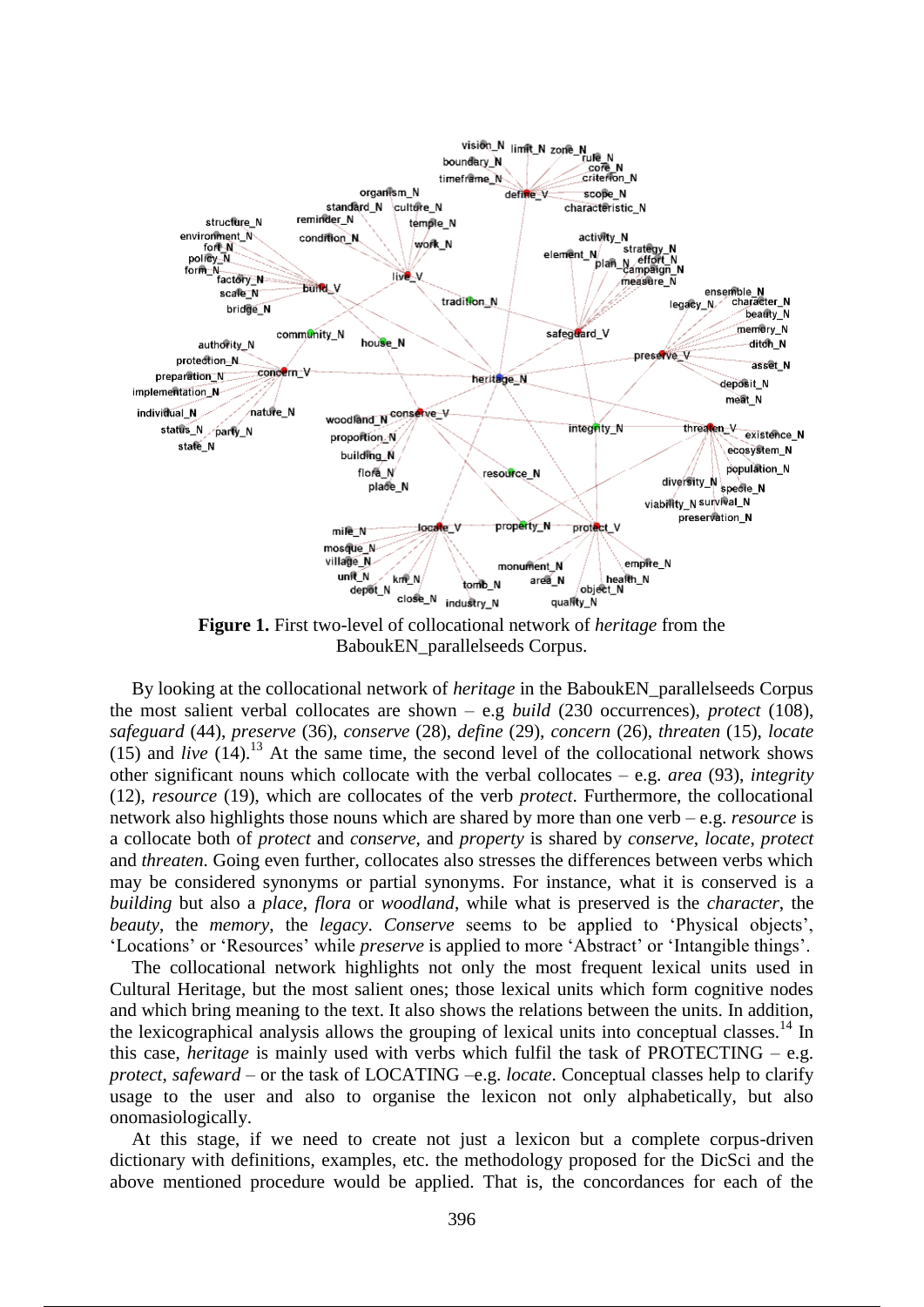collocates would be analysed in detail in order to create the different patterns of use by applying *Corpus Pattern Analysis* technique.

The same procedure could be applied to the collocational networks based on the other grammatical relations, such as, for instance, the  $ADJ + NOUN$  modifier relation in order to extract the most significant adjectives which are used with *heritage*.

Once the collocational networks of the English corpus have been analysed and the lexical units selected, the same procedure is applied to the French language corpus, and the other possible languages which may be used to extract the multilingual lexicon. Figure 2 shows the corresponding collocational network related to the grammatical relation VERB + NOUN\_object in French.



**Figure 2.** First two-level of the collocational network of *patrimoine* from the BaboukFR\_parallelseeds Corpus.

The ten most significant verbal collocates of *patrimoine* ordered by salience are *concerner*  (86 occurrences), *protéger* (38), *préserver* (33), *valoriser* (28), *conserver* (18), *menacer* (14), *informer* (13), *sauvegarder* (12)*, inscrire* (23), *promouvoir* (11). As in English, there are some collocates which are shared by different verbs – e.g. *richesse*, *authenticité* and *intégrité* are collocates of *préserver* and *conserver*, and *intégrité* is also a collocate of *menacer*. It can be observed that not all verbs are coincident to those used in English, even though there are some coincidences – e.g. *protéger*, *préserver*, *conserver*, *menacer*, *sauvegarder*.

In relation to the collocates, some similarities and differences between the two languages can be noticed. For instance, *préserver* collocates with *intégrité* (10), *qualité* (13), *biodiversité* (10), *fruit* (3), *équilibre* (4), *caractère* (6), *richesse* (4), *authenticité* (3), *mémoire* (3) and *valeur* (14). As in English most of the collocates refer to 'Abstract' or 'Intangible things', although some collocates related to 'Resources' are displayed – e.g. *biodiversity*. It must be stated that the use of *fruit* as one of the most salient collocates of *préserver* in the context of Cultural Heritage is at first glance strange. Looking at the concordances evidences that, in this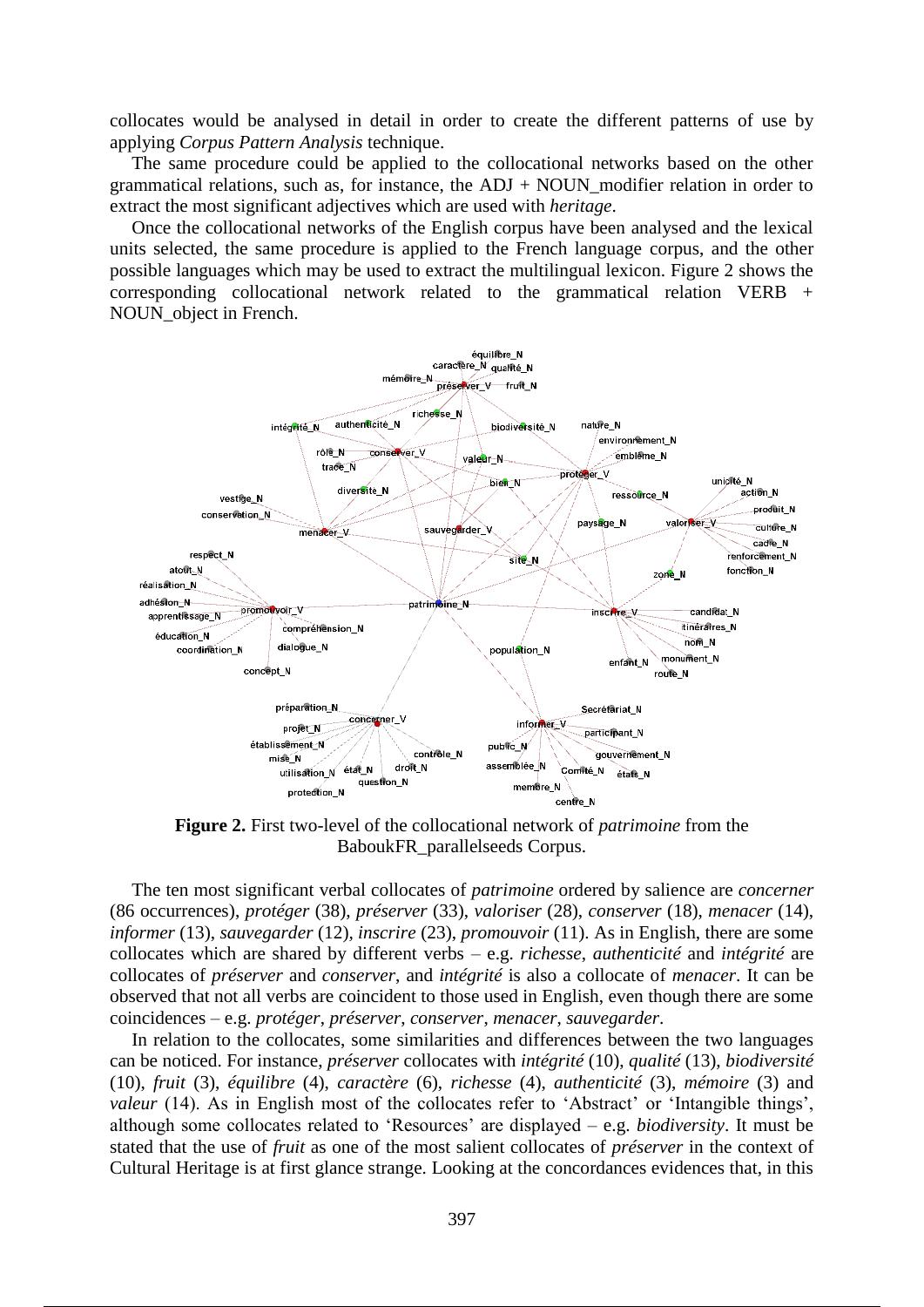case, it is not used as in the sense of 'Food' but as a metaphorical use in the context of '*préserver les fruits de la civilisation de l'homme*'. The use of the verb *conserver*, in contrast, is more similar to that of *préserver* than is the case of *conserve* in English, as the most significant collocates not only refer to 'Locations' –e.g. *site* – or 'Resources' – e.g. *diversité*, *biodiversité* – but also to 'Abstract' or 'Intangible objects' – e.g. *intégrité*, *authenticité*. In relation to the functional groups, the main group is also that of PROTECTING.

As in English, the other grammatical relations should also be analysed in order to have a whole picture of the environment of use of *patrimoine* in Cultural Heritage.

In this paper, we have shown only two levels of the collocational networks, but the networks should be broadened to take in more levels until reach a point where collocates are repeated. Thus, the entire process would be applied again for the rest of the most frequent lexical units. It should be noted that every time a collocational network is added, the information may affect the previous networks bringing out new data. In this sense that collocational networks are said to be applicable to the creation of 'organic' dictionaries, in the sense that they grow naturally from the data.

Once we get to this point, the most significant lexical units for each language can be extracted, so that a parallel list of lexical items is created. However, this would mean to just create a parallel word rather than taking into account the use of the units in context. As can be seen from the analyse, the mechanism of collocational networks is a powerful one and allows the development of lexicons which demonstrate the use of lexical units in specialised texts and a means of comparing these uses between different languages. To take this research further, the collocational networks would be used to supply the headwords for a dictionary where one collocational network is linked to the corresponding collocational network in the other language. In this way, the user would have a real picture of the environment of a word in each of the languages.

### 5. Concluding remarks

The development of research on specialised comparable corpora has been dedicated to showing how to choose significant seeds to create a corpus that is as comparable as possible. Many studies have focused on domains such as Medicine or the like and generate comparable corpora that take into account manual or automatic lists of terms as input for the crawler. However, new domains bring about new needs. In social and interdisciplinary domains difficulties arise for term recognition, as the terminological status of some lexical units is not always clear as, following Hanks (2010), many relevant lexical units have a more phraseological tendency than a terminological one. In reality, most studies ignore the fact that scientific meaning is created in context and, therefore, the importance lies in determining the most significant lexical units which bring meaning to the domain and not in deciding whether a lexical unit is or is not a term. In order to illustrate the important of the lexical environment, the mechanism of collocational networks has been adopted.

Collocational networks show the most significant cognitive nodes of the corpus created which can be considered as the main entries of a multilingual specialised dictionary on Cultural Heritage. They also show differences that can be found between languages as the conceptualisation of the domain from one language to the other may vary. Finally, the observation of concordances of the collocations and collocates illustrated by the collocational networks shows patterns of usage for each unit and allows the comparison of patterns between languages. This information is also considered for creating dictionary entries and may be of extremely importance in building-up multilingual specialised dictionaries (Alonso et al.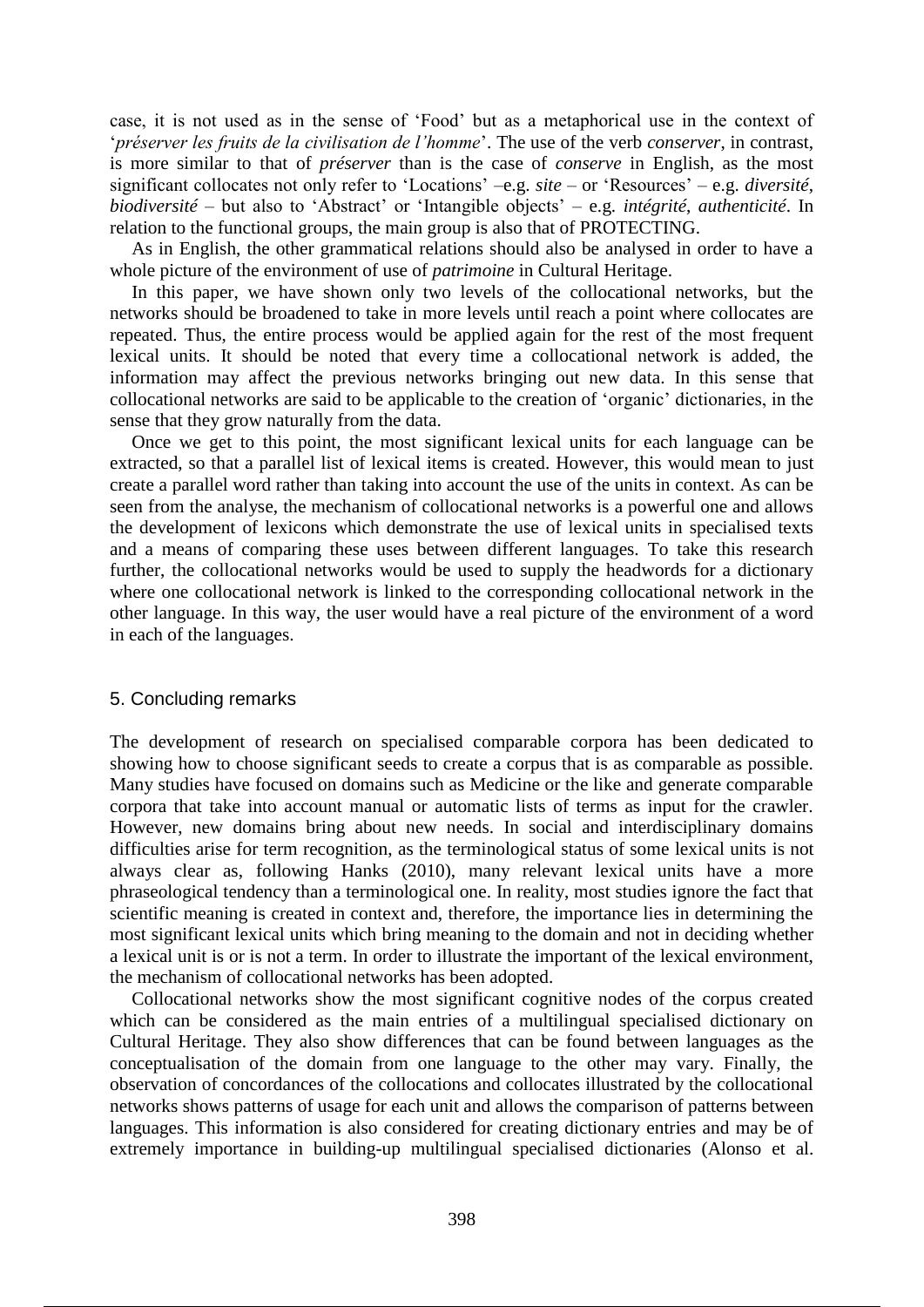2011). It is here that we find information about the use of lexical units in contexts, this being useful not only for decoding, but also for encoding tasks.

### **Notes**

<sup>1</sup> Research for this article was funded by the Equipe LiCoRN of the HCTI research group from the University of Bretagne Sud, the ANR research project Metricc (ANR-08-CORD-013) and the Spanish Ministry of Education as part of the *National Mobility Programme of Human Resources of the R+D National Programme 2008-2011* which has made possible the post-doctoral work of one of the authors.

- <sup>4</sup> The EC funded IntUne project and PATH, an FP7 proposal that is currently being reworked.
- <sup>5</sup>http://www.canberra.edu.au/centres/donald-horne
- $6\overline{\text{An}}$  introduction to the TTC project can be found at the website  $\frac{http://www.ttc-project.eu)}{http://www.ttc-project.eu)}$
- <sup>7</sup>http://dublincore.org
- 8http://www.icomos.org/~fleblanc/documents/terminology/doc\_terminology\_glossary\_ef.html
- <sup>9</sup>http://www.historicplaces.ca/fr/pages/about-apropos.aspx
- <sup>10</sup>http://langues.univ-paris1.fr/glossairepatrimoinefrancais-anglais.pdf
- $11 \frac{\text{http://www.unesco.org/culture/ich/doc/src/00265.pdf}}{\text{http://www.unesco.org/culture/ich/doc/src/00265.pdf}}$

 $14$  For more information on the grouping function of collocational networks, see Alonso et al. (2011) and Williams (forthcoming).

## References

- **Abiteboul, S., M. Preda and G. Cobena 2003.** 'Adaptive On-line Page Importance Computation.' In *WWW '03 Proceedings of the 12th International Conference on World Wide Web.* New York: ACM Press, 280-290.
- **Alonso, A. Forthcoming.** 'La caractérisation du lexique de l'environnement à travers des réseaux collocationnels.' *Le Discours et la langue*.
- **Alonso, A., C. Millon and G. Williams 2011.** 'Collocational Networks and their Application to an E-Advanced Learner's Dictionary of Verbs in Science (DicSci).' In I. Kosem and K. Kosem (eds.), *Electronic Lexicography in the 21st Century: New Applications for New Users. Proceedings of eLex 2011.* Ljubljana: Trojina, 12–22.

http://www.trojina.si/elex2011/Vsebine/proceedings/eLex2011-2.

- **Baroni, M. and S. Bernardini 2004.** 'BootCaT: Bootstrapping Corpora and Terms from the Web'. In *Proceedings of LREC 2004*. Lisbon: ELDA, 1313–1316.
- **Bourigault, D., C. Jacquemin and M. C. L'Homme 2001.** *Recent Advances in Computational Terminology*. Amsterdam: Benjamins.
- **Chakrabarti, S., M. van den Berg and B. Dom 1999.** 'Focused Crawling: a New Approach to Topic-Specific Web Resource Discovery.' *Computer Networks* 31.11-16: 1623–1640.
- **Chen, S. F. 1993.** 'Aligning Sentences in Bilingual Corpora Using Lexical Information.' In L. K. Schubert (ed.), *31st Annual Meeting of the Association for Computational Linguistics*, 22-26 June 1993, Ohio State University. Columbus, Ohio, USA: Ohio State University, ACL, 9‒16.

**Cho, J., H. García-Molina and L. Page 1998.** 'Efficient Crawling through URL Ordering.' *Computer Networks and ISDN Systems* 30: 161–172.

<sup>2</sup>htpp://www.metricc.com

<sup>3</sup> An introduction to the IntUne project can be found at the website http://www.intune.it

<sup>&</sup>lt;sup>12</sup> For a detailed description of the Word Sketch tool, see Kilgarriff et al. (2004). The tool is available at http://www.sketchengine.co.uk

<sup>&</sup>lt;sup>13</sup>The collocates *build* and *live* are not really used as verbs, but adopt an adjectival function in the constructions 'building heritage' and 'living heritage', respectively.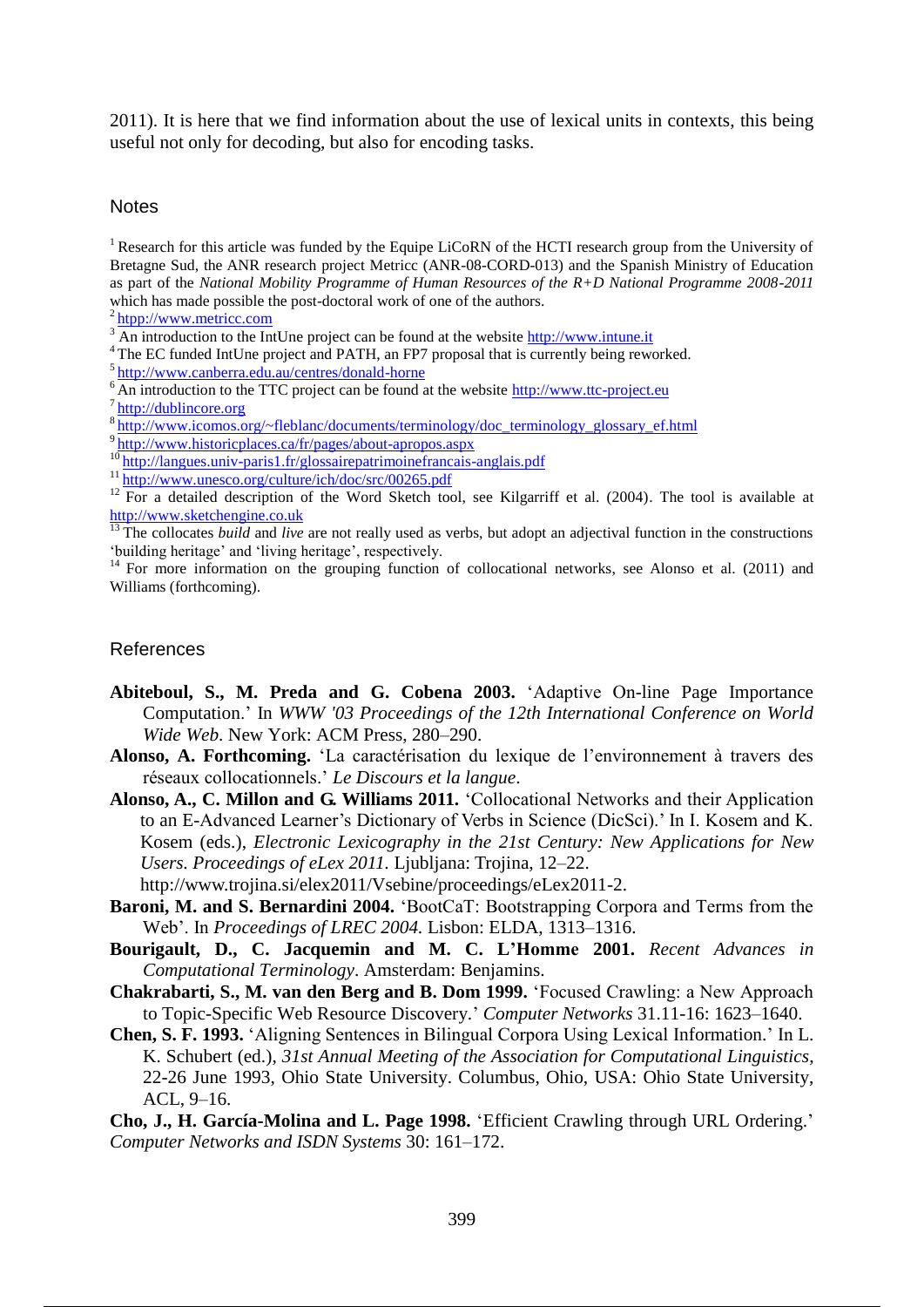- **Daille, B. and E. Delpech 2010.** 'Dealing with Lexicon Acquired from Comparable Corpora: Validation and Exchange.' In *Proceedings 9th Conference on Terminology and Knowledge Engineering (TKE)*. Ireland: Fiontar, Dublin City University.
- **de Groc, C. 2011.** 'Babouk: Focused Web Crawling for Corpus Compilation and Automatic Terminology Extraction.' In *IEEE/WIC/ACM 2011: International Conference on Web Intelligence and Intelligent Agent Technology*, August 22-27, 2011, Campus Scientifique de la Doua, Lyon, France.
- **de Groc, C., X. Tannier and C. de Loupy 2012.** 'Un critère de cohésion thématique et son application à la création de terminologies bilingues.' In *Proceedings of the Conférence du Traitement Automatique des Langues Naturelles*.
- **Déjean, H., E. Gaussier and F. Sadat 2002.** 'An Approach based on Multilingual Thesauri and Model Combination for Bilingual Lexicon Extraction.' In *COLING 2002, Proceedings of the 19th International Conference on Computational Linguistics*. Taipei, Taiwan: Howard International House and Academia Sinica, 1-7.
- **Finn, A., N. Kushmerick and B. Smyth 2011.** 'Fact or fiction: Content Classification for Digital Libraries.' In *DELOS Workshop: Personalisation and Recommender Systems in Digital Libraries*.
- **Fung, P. 1995.** 'A Pattern Matching Method for Finding Noun and Proper Noun Translations from Noisy Parallel Corpora.' In H. Uszkoreit (ed.), *ACL 1995, 33rd Annual Meeting of the Association for Computational Linguistics, Proceedings of the Conference*, 26-30 June 1995. MIT, Cambridge, Massachusetts, USA. Morgan Kaufmann Publishers, ACL, 236‒243.
- **Fung, P. and K. McKeown 1997.** 'Finding Terminology Translations from Non-parallel Corpora.' In *Proceedings of the 5th Annual Workshop on Very Large Corpora*. Hong Kong, 192-202.
- **Fung, P. and Y. L. Yee 1998.** 'An IR Approach for Translating New Words from Nonparallel, Comparable Texts'. In C. Boitet and P. Whitelock (eds.), *COLING-ACL'98, 36th Annual Meeting of the Association for Computational Linguistics and 17th International Conference on Computational Linguistics*, August 10-14, University of Montreal, Montreal. Morgan Kaufmann Publishers, ACL, 414–420.
- **Gale, W. A. and K. W. Church 1991.** 'A Program for Aligning Sentences in Bilingual Corpora.' In D. E. Appelt (ed.), *29th Annual Meeting of the Association for Computational Linguistics*, 18-21 June 1991, University of California, Berkeley. California, USA: University of California, ACL, 177-184.
- **Gaussier, E., J. M. Renders, I. Matveeva, C. Goutte and H. Déjean 2004.** 'A Geometric View on Bilingual Lexicon Extraction from Comparable Corpora.' In D. Scott, W. Daelemans and M. A. Walker (eds.), *Proceedings of the 42nd Annual Meeting of the Association for Computational Linguistics*, 21-26 July, Barcelona, Spain, 526–533.
- **Gledhill, C. (2000).** *Collocations in Science Writing*. Tübingen: Gunter Narr Verlag.
- **Haghighi, A., P. Liang, T. Berg-Kirkpatrick and D. Klein 2008.** 'Learning Bilingual Lexicons from Monolingual Corpora.' In K. McKeown, J. D. Moore, S. Teufel, J. Allan and S. Furui (eds.), *ACL 2008, Proceedings of the 46th Annual Meeting of the Association for Computational Linguistics*, June 15-20. Columbus, Ohio, USA. ACL, 771‒779.
- **Hanks, P. 1994.** 'Linguistic Norms and Pragmatic Exploitations or, Why lexicographers need Prototype Theory, and vice versa.' In F. Kiefer, G. Kiss, and J. Pajzs (eds.), *Papers in Computational Lexicography: Complex 94*. Budapest: Hungarian Academy of Sciences, 89‒113.
- **Hanks, P. 2000.** 'Do Word Meanings Exist?' *Computers and the Humanities* 34.1-2: 205‒215.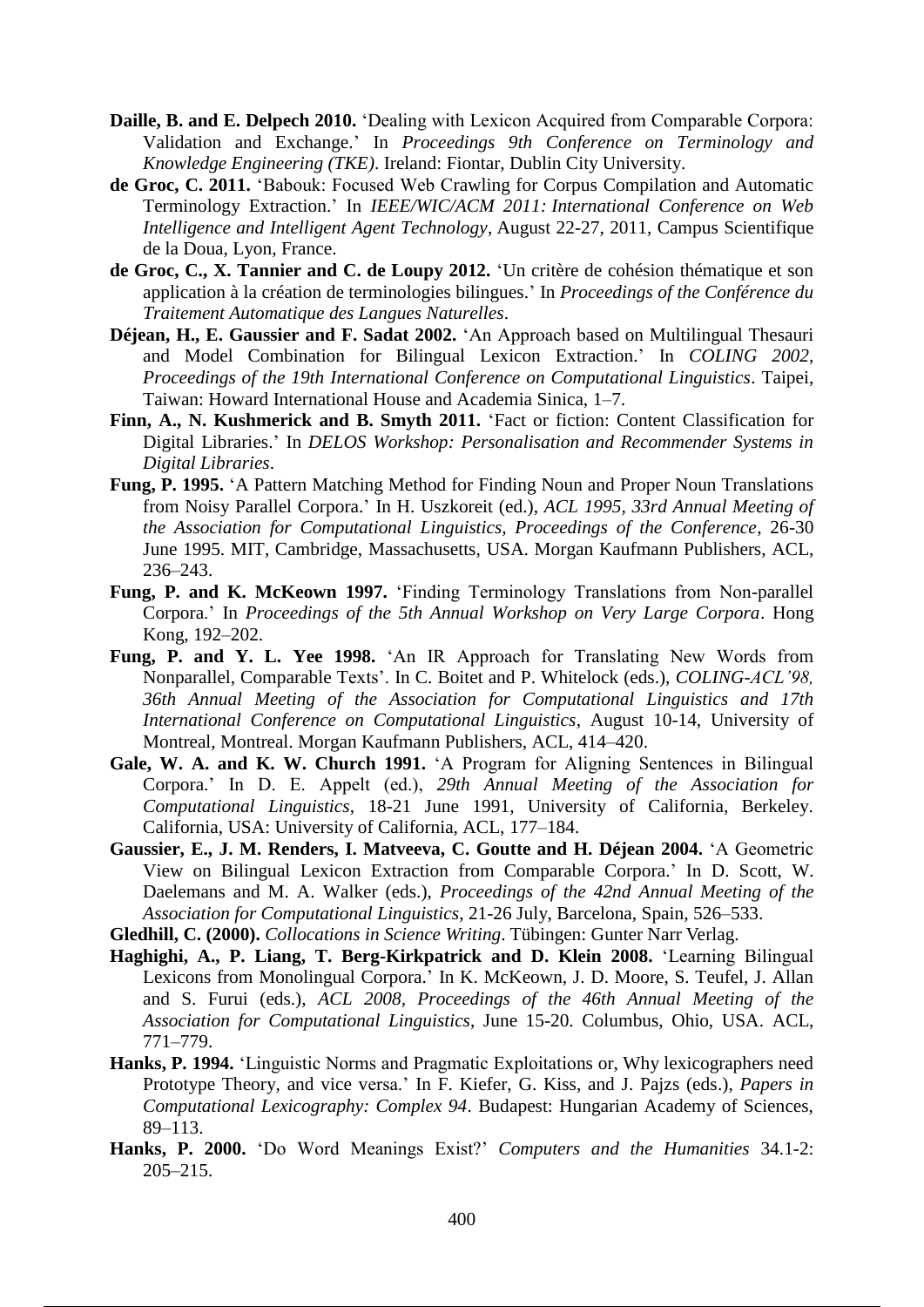- **Hanks, P. 2004.** 'The Syntagmatics of Metaphor and Idiom.' *International Journal of Lexicography* 17.3: 245‒274.
- **Hanks, P. 2006.** 'The Organization of the Lexicon: Semantic Types and Lexical Sets.' In E. Corino, C. Marello and C. Onesti (eds.), *Atti del XII Congresso Internazionale di*  Lessicografia : Torino, 6-9 settembre 2006. Alessandria: Edizioni dell'Orso, 1165–1168.
- **Hanks, P. 2010.** 'Terminology, Phraseology, and Lexicography.' In A. Dykstra and T. Schoonheim (eds.), *Proceedings of the XIV Euralex International Congress*, *Leeuwarden, 6-10 July 2010*. Ljouwert: Fryske Akademy / Afuk.
- **Hanks, P. Forthcoming.** *Lexical Analysis: Norms and Exploitations*. Massachusetts: The MIT Press.
- **Hoey, M. 2005.** *Lexical Priming: A New Theory of Words and Language*. London: Routledge.
- **Hunston, S. and G. Francis 1999.** *Pattern Grammar. A Corpus-driven Approach to the Lexical Grammar of English*. Amsterdam and Philadelphia: John Benjamins.
- **Järvi, P., C. Magnusson and H. Vanharanta 2004.** 'The Evaluation of the Collocational Method in the Marketing Context.' *Proceedings of the 2004 ABAS International Conferences*. http://www.sba.muohio.edu/abas/2004/proceedings.html
- **Kay, M. and M. Röscheisen 1993.** 'Text Translation Alignment.' *Computational Linguistics*  19.1: 121–142.
- **Kilgarriff, A., P. V. S. Avinesh and J. Pomikálek 2011.** 'Comparable Corpora BootCaT.' In I. Kossem and K. Kossem (eds.), *Electronic Lexicography in the* 21st *Century: New Applications for New Users. Proceedings of eLex 2011.* Ljubljana: Trojina, 122–128.
- **Kilgarriff, A. and G. Grefenstette 2003.** 'Introduction to the Special Issue on Web as a Corpus.' *Computational Linguistics* 29.3.
- **Kilgarriff, A., P. Rychly and D. Tugwell 2004.** 'The Sketch Engine.' In G. Williams and S.Vessier (eds.), *Proceedings of the eleventh EURALEX International Congress EURALEX 2004 Lorient, France, July 6-10, 2004*. Lorient: Université de Bretagne-Sud, 105‒116.
- **Laviosa, S. 1997.** 'How Comparable can 'comparable' Corpora Be?' *Target* 9.2: 289‒319.
- **Li, B. and E. Gaussier 2010.** 'Improving Corpus Comparability for Bilingual Lexicon Extraction from Comparable Corpora.' In Ch. Huang and D. Jurafsky (eds.), *COLING 2010, 23rd International Conference on Computational Linguistics, Proceedings of the Conference, August 23-27. Beijing, China: Tsinghua University Press, 644–652.*
- Louw, B. 1993. 'Irony in the Text or Insincerity in the Writer? The Diagnostic Potential of Semantic Prosodies.' In M. Baker (ed.), *Text and Technology.* Amsterdam: John Benjamins, 157–176.
- **Louw, B. 2000|2008.** 'Contextual Prosody Theory: Bringing Semantic Prosodies to Life.' In C. Heffer and H. Sauntson (eds.), *Words in Context: A Tribute to John Sinclair on his Retirement*. CD-ROM: English Language Research Discourse Analysis Monograph No. 18. Reprinted in online journal *Texto* (2008): http://www.revuetexto.net/index.php?id=124
- **Magnusson, C. and H. Vanharanta 2003.** 'Visualizing Sequences of Texts Using Collocational Networks.' In P. Perner and A. Rosenfeld (eds.), *Proceedings MLDM'2003, Proceedings of the 3rd International Conference on Machine Learning and Data Mining in Pattern Recognition*. Heidelberg: Springer-Verlag Berlin. 276‒283.
- **Melamed, I. D. 1997.** 'A Portable Algorithm for Mapping Bitext Correspondence.' In P. R. Cohen and W. Wahlster (eds.), *35th Annual Meeting of the Association for Computational Linguistics and 8th Conference of the European Chapter of the Association for Computational Linguistics, Proceedings of the Conference*, July 7-12, Universidad Nacional de Educación a Distancia (UNED), Madrid, Spain. Morgan Kaufmann Publishers, ACL, 305–312.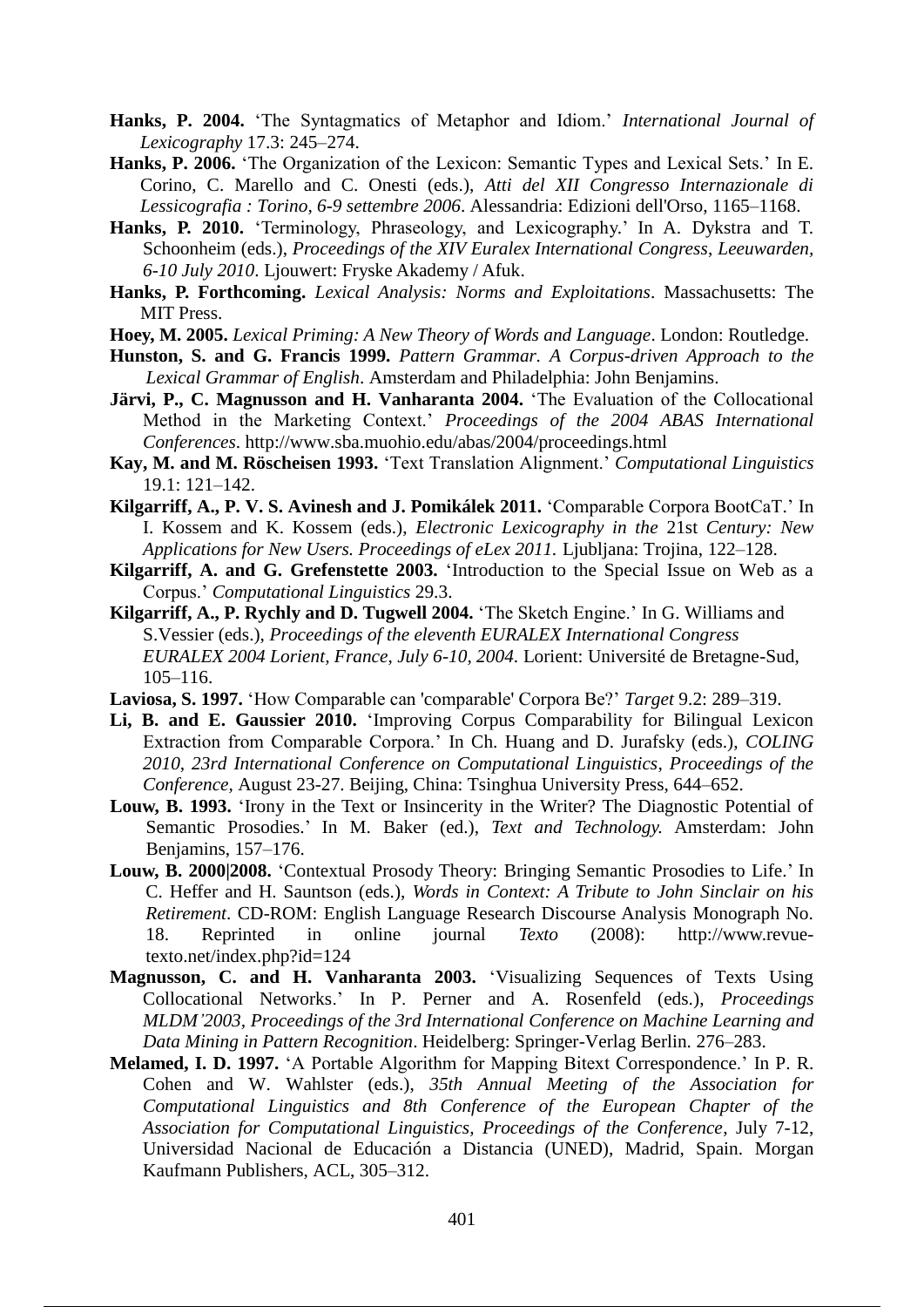- **Morin, E., B. Daille, K. Takeuchi and K. Kageura 2007.** 'Bilingual Terminologymining Using Brain, not Brawn Comparable Corpora'. In J. A. Carroll, A. van den Bosch, A. Zaenen (eds.), *ACL 2007, Proceedings of the 45th Annual Meeting of the Association for Computational Linguistics, June 23-30, Prague, Czech Republic. ACL, 664–671.*
- **Morin, E. and E. Prochasson 2011.** 'Bilingual Lexicon Extraction from Comparable Corpora Enhanced with Parallel Corpora.' In *4th Workshop on Building and Using Comparable Corpora (BUCC 2011)*, June 24, Portland, Oregon, USA.
- **Nakao, Y., L. Goeuriot and B. Daille 2009.** 'Multilingual Modalities for Specialized Languages.' *Terminology* 16.1: 77‒106.
- **Neff, M. and M. McCord 1990.** 'Acquiring Lexical Data from Machine-readable Dictionary Resources for Machine Translation.' In *Proceedings of the 3rd International Conference on Theoretical and Methodological Issues in Machine Translation of Natural Language*.
- **Nazar, R., L. Wanner and J. Vivaldi 2008.** 'Two-Step Flow in Bilingual Lexicon Extraction from Unrelated Corpora.' In J. Hutchins and W. V. Hahn (eds.), *Proceedings of the 12th Conference of the European Association for Machine Translation*, September 22-23, Hamburg, Germany. Hamburg: HITEC e.V, 140-149.
- **Pecina, P.; A. Toral, A. Way, V. Papavassiliou, P. Prokopidis and M. Giagkou, 2011.** 'Towards Using Web-crawled Data for Domain Adaptation in Statistical Machine Translation.' In M. L. Forcada, H. Depraetere and V. Vandeghinste (eds.), *Proceedings of the 15th Conference of the European Association for Machine Translation*, May 30-31, Leuven, Belgium. Belgium: Katholieke Universiteit Leuven, EAMT, 297–304.
- **Phillips, M. (1985).** *Aspects of Text Structure: An investigation of the lexical Organisation of Text*. Amsterdam, North Holland: Elsevier Science, Ltd.
- **Prochasson, E. and E. Morin 2009.** 'Points d'ancrage pour l'extraction lexicale bilingue à partir de petits corpus comparables spécialisés.' *Traitement automatique des langues (TAL)* 50.1: 283‒304.
- **Robitaille, X., Y. Sasaki, M. Tonoike, S. Sato, T. Utsuro 2006.** 'Compiling French-Japanese Terminologies from the Web.' In *EACL 2006, 11st Conference of the European Chapter of the Association for Computational Linguistics, Proceedings of the Conference*, April 3-7, Trento, Italy. EACL, 225–232.
- **Roe P. 1977.** *The Notion of Difficulty in Scientific Text*. PhD Thesis, University of Birmingham.
- **Sinclair, J. 1991.** *Corpus, Concordance, Collocation*. Oxford: Oxford University Press.
- **Teubert, W**. **(ed.). 2007.** *Text Corpora and Multilingual Lexicography*. Amsterdam: John Benjamins.
- **Tognini-Bonelli, E. 2001.** *Corpus Linguistics at Work. Studies in Corpus Linguistics*, 6. Amsterdam/Philadelphia. John Benjamins Publishing Company.
- **Williams, G. 1998.** 'Collocational Networks: Interlocking Patterns of Lexis in a Corpus of Plant Biology Research Articles.' *International Journal of Corpus Linguistics* 3.1: 151‒171.
- **Williams, G. 2002.** 'In Search of Representativity in Specialised Corpora: Categorisation through Collocation.' *International Journal of Corpus Linguistics* 7.1: 43‒64.
- **Williams, G. 2003.** 'From Meaning to Words and Back: Corpus Linguistics and Specialised Lexicography.' *Asp, la revue du GERAS* 39-40: 91-106. http://asp.revues.org/1320
- **Williams, G. 2006.** 'Advanced ESP and the Learner's Dictionary.' In E. Corino, C. Marello and C. Onesti (eds.), *Atti del XII Congresso Internazionale di Lessicografia : Torino, 6-9*  settembre 2006. Alessandria: Edizioni dell'Orso, 795-801.
- **Williams, G. 2008a.** 'Verbs of Science and the Learner's Dictionary.' In E. Bernal and J. DeCesaris (eds.), *Proceedings of the XIII Euralex International Congress: Barcelona, 15- 19 July 2008*. Barcelona: L'Institut Universitari de Lingüistica Aplicada, Universitat